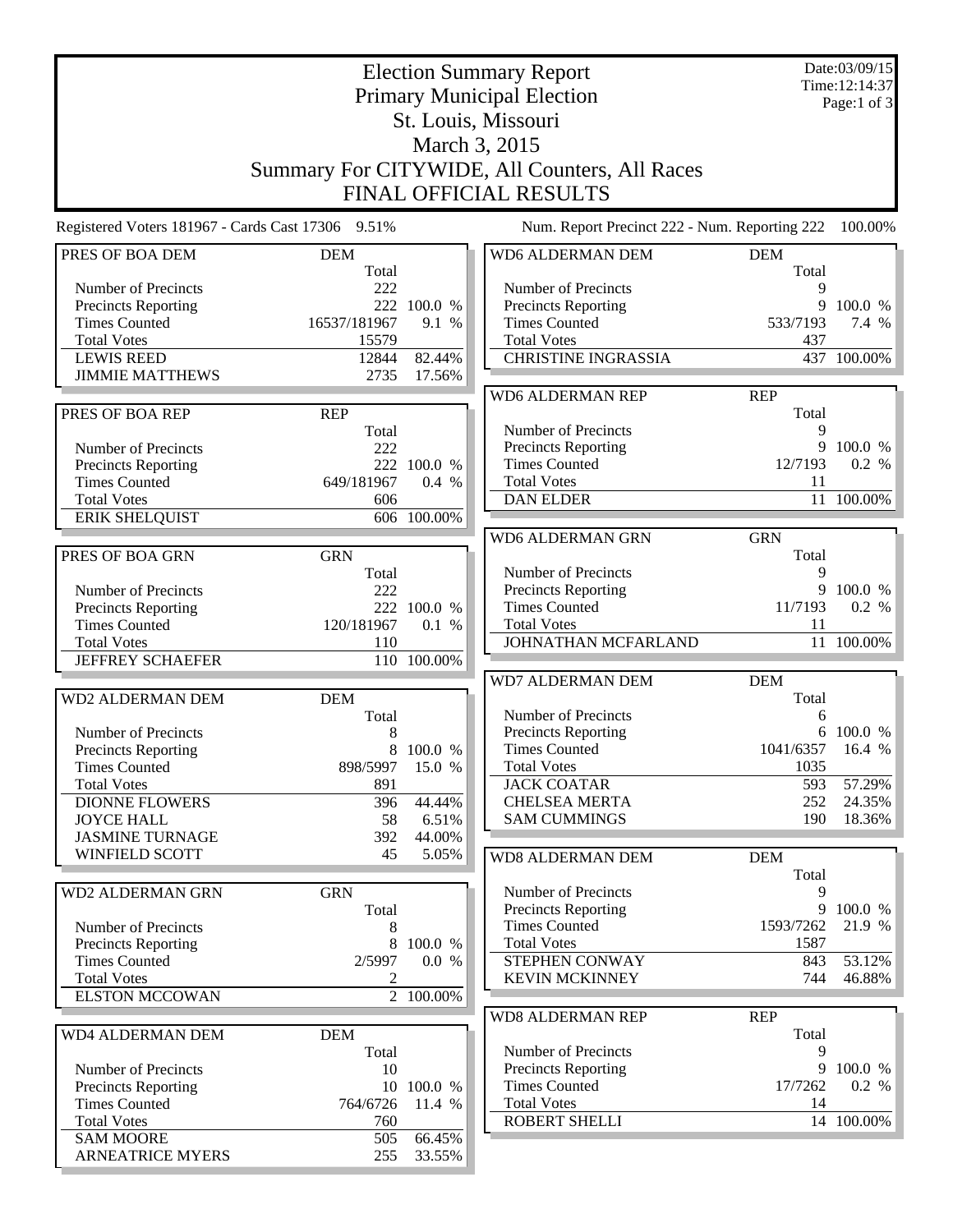|                                                   |                     | Date:03/09/15<br>Time: 12:14:37 |                                               |                     |                     |  |  |  |  |
|---------------------------------------------------|---------------------|---------------------------------|-----------------------------------------------|---------------------|---------------------|--|--|--|--|
|                                                   |                     | Page:2 of 3                     |                                               |                     |                     |  |  |  |  |
| St. Louis, Missouri                               |                     |                                 |                                               |                     |                     |  |  |  |  |
| March 3, 2015                                     |                     |                                 |                                               |                     |                     |  |  |  |  |
| Summary For CITYWIDE, All Counters, All Races     |                     |                                 |                                               |                     |                     |  |  |  |  |
| <b>FINAL OFFICIAL RESULTS</b>                     |                     |                                 |                                               |                     |                     |  |  |  |  |
| Registered Voters 181967 - Cards Cast 17306 9.51% |                     |                                 | Num. Report Precinct 222 - Num. Reporting 222 |                     | 100.00%             |  |  |  |  |
| WD10 ALDERMAN DEM                                 | <b>DEM</b><br>Total |                                 | <b>WD15 ALDERMAN DEM</b>                      | <b>DEM</b><br>Total |                     |  |  |  |  |
| Number of Precincts                               | 9                   |                                 | Number of Precincts                           | 7                   |                     |  |  |  |  |
| Precincts Reporting                               | 9                   | 100.0 %                         | Precincts Reporting                           | 7                   | 100.0 %             |  |  |  |  |
| <b>Times Counted</b>                              | 313/6535            | 4.8 %                           | <b>Times Counted</b>                          | 1309/6667           | 19.6 %              |  |  |  |  |
| <b>Total Votes</b>                                | 292                 |                                 | <b>Total Votes</b>                            | 1304<br>932         |                     |  |  |  |  |
| <b>JOSEPH VOLLMER</b>                             |                     | 292 100.00%                     | <b>MEGAN GREEN</b><br><b>BETH BRAZNELL</b>    | 372                 | 71.47%<br>28.53%    |  |  |  |  |
| WD10 ALDERMAN REP                                 | <b>REP</b>          |                                 |                                               |                     |                     |  |  |  |  |
|                                                   | Total               |                                 | <b>WD15 ALDERMAN REP</b>                      | <b>REP</b>          |                     |  |  |  |  |
| Number of Precincts                               | 9                   |                                 |                                               | Total               |                     |  |  |  |  |
| Precincts Reporting                               | 9                   | 100.0 %                         | Number of Precincts                           | 7                   |                     |  |  |  |  |
| <b>Times Counted</b>                              | 38/6535             | 0.6 %                           | Precincts Reporting                           |                     | 7 100.0 %           |  |  |  |  |
| <b>Total Votes</b><br><b>DANIEL KALAF</b>         | 36                  | 36 100.00%                      | <b>Times Counted</b><br><b>Total Votes</b>    | 31/6667<br>24       | 0.5 %               |  |  |  |  |
|                                                   |                     |                                 | <b>JOSHUA SIMPSON</b>                         |                     | 24 100.00%          |  |  |  |  |
| WD12 ALDERMAN DEM                                 | <b>DEM</b>          |                                 |                                               |                     |                     |  |  |  |  |
|                                                   | Total               |                                 | <b>WD16 ALDERMAN DEM</b>                      | <b>DEM</b>          |                     |  |  |  |  |
| Number of Precincts                               | 8                   |                                 |                                               | Total               |                     |  |  |  |  |
| Precincts Reporting                               | 8                   | 100.0 %                         | Number of Precincts                           | 8                   |                     |  |  |  |  |
| <b>Times Counted</b>                              | 920/7360            | 12.5 %                          | Precincts Reporting                           | 8                   | 100.0 %             |  |  |  |  |
| <b>Total Votes</b>                                | 916                 |                                 | <b>Times Counted</b>                          | 557/7974            | 7.0 %               |  |  |  |  |
| <b>LARRY ARNOWITZ</b>                             | 665                 | 72.60%                          | <b>Total Votes</b>                            | 499                 |                     |  |  |  |  |
| RAFAEL HERNANDEZ                                  | 251                 | 27.40%                          | <b>DONNA BARINGER</b>                         |                     | 499 100.00%         |  |  |  |  |
| WD13 ALDERMAN DEM                                 | <b>DEM</b><br>Total |                                 | WD18 ALDERMAN DEM                             | <b>DEM</b>          |                     |  |  |  |  |
| Number of Precincts                               | 6                   |                                 | Number of Precincts                           | Total<br>6          |                     |  |  |  |  |
| Precincts Reporting                               |                     | 6 100.0 %                       | Precincts Reporting                           |                     | 6 100.0 %           |  |  |  |  |
| <b>Times Counted</b>                              | 289/6376            | 4.5 %                           | <b>Times Counted</b>                          | 351/5324            | 6.6 %               |  |  |  |  |
| <b>Total Votes</b>                                | 273                 |                                 | <b>Total Votes</b>                            | 310                 |                     |  |  |  |  |
| <b>BETH MURPHY</b>                                |                     | 273 100.00%                     | <b>TERRY KENNEDY</b>                          |                     | 310 100.00%         |  |  |  |  |
| <b>WD13 ALDERMAN REP</b>                          | <b>REP</b>          |                                 | <b>WD 18 ALDERMAN REP</b>                     | <b>REP</b>          |                     |  |  |  |  |
|                                                   | Total               |                                 |                                               | Total               |                     |  |  |  |  |
| Number of Precincts                               | 6                   |                                 | Number of Precincts                           | 6                   |                     |  |  |  |  |
| <b>Precincts Reporting</b>                        | 6                   | 100.0 %                         | <b>Precincts Reporting</b>                    |                     | 6 100.0 %           |  |  |  |  |
| <b>Times Counted</b>                              | 40/6376             | 0.6 %                           | <b>Times Counted</b>                          | 14/5324             | 0.3 %               |  |  |  |  |
| <b>Total Votes</b>                                | 32                  |                                 | <b>Total Votes</b>                            | 12                  |                     |  |  |  |  |
| <b>CONAN PRENDERGAST</b>                          |                     | 32 100.00%                      | <b>CHARLES GRUMBACH</b>                       |                     | 12 100.00%          |  |  |  |  |
| WD14 ALDERMAN DEM                                 | <b>DEM</b>          |                                 | WD20 ALDERMAN DEM                             | <b>DEM</b>          |                     |  |  |  |  |
|                                                   | Total               |                                 |                                               | Total               |                     |  |  |  |  |
| Number of Precincts                               | 9                   |                                 | Number of Precincts                           | 7                   |                     |  |  |  |  |
| Precincts Reporting<br><b>Times Counted</b>       | 9<br>297/5883       | 100.0 %<br>5.0 %                | Precincts Reporting<br><b>Times Counted</b>   | 752/5296            | 7 100.0 %<br>14.2 % |  |  |  |  |
| <b>Total Votes</b>                                | 242                 |                                 | <b>Total Votes</b>                            | 749                 |                     |  |  |  |  |
| <b>CAROL HOWARD</b>                               |                     | 242 100.00%                     | <b>CRAIG SCHMID</b>                           | 270                 | 36.05%              |  |  |  |  |
|                                                   |                     |                                 | <b>CARA SPENCER</b>                           | 360                 | 48.06%              |  |  |  |  |
|                                                   |                     |                                 | <b>DAVID GAITHER</b>                          | 119                 | 15.89%              |  |  |  |  |